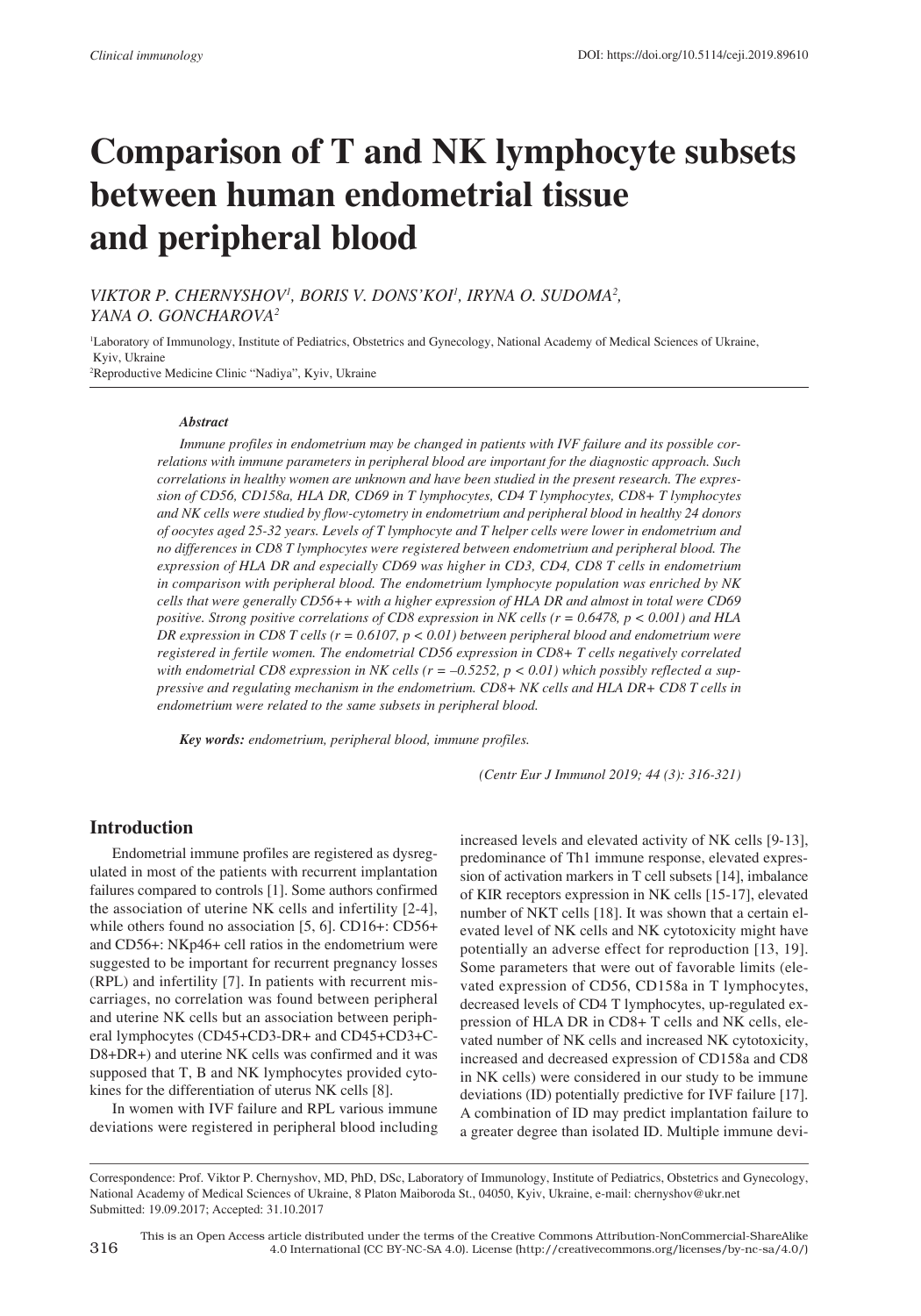ations form an unfavorable "immune phenotype" for implantation and pregnancy development [20].

The association of immune population in peripheral blood with a local endometrium condition is the main diagnostic problem in reproductive immunology that is still a matter of debate. Until now the question of lymphocyte subsets association between endometrium and peripheral blood is not clear enough even in healthy women.

In this study we aimed to make the first step to compare the levels of T and NK lymphocyte subsets in endometrium and peripheral blood in donors of oocytes (healthy, fertile women).

## **Material and methods**

The study was conducted as a prospective study. Twenty five donors of oocytes aged 25-30 years who agreed to endometrial biopsy were recruited from an in-vitro fertilization (IVF) clinic – Reproductive Medicine Clinic "Nadiya", Kyiv, Ukraine. The local ethical committee's approval in accordance with the Helsinki Declaration of 1975 on human experimentation and patient's informed consent were obtained.

A long luteal protocol using GnRH-a (diphereline 3.75 mg) and recombinant gonadotropin (Gonal- F) was applied for controlled ovarian hyperstimulation.

Endometrial samples were obtained by pipelle biopsy (catheter biopsy) immediately after oocytes retrieval, 34-36 hours after hCG trigger (Ovitrel 250 mg). Blood sampling for immunological studies was taken on the same day 25-30 min prior to endometrial biopsy.

#### **Peripheral blood lymphocytes study**

Lymphocyte subsets were studied by three-color flow cytometry in whole blood after staining with monoclonal antibodies conjugated with fluorochromes FITC, PE, PE-Cy 5 (BD Biosciences, USA) in the following combinations: CD158aFITC/CD56PE/CD3PE Cy5, CD-8FITC/CD56PE/CD3PE Cy5, HLA DR FITC/CD56PE/ CD3PE Cy5, HLA DR FITC/CD8PE/CD3PE Cy5, CD69FITC/CD56PE/CD3PE Cy5, CD62L/CD56PE/ CD3PE Cy5. Blood samples were analyzed with a FACScan flow cytometer (BD Biosciences, USA). For determining the lymphocyte gate, the whole blood samples were incubated with mAbs of LeucoGATE – CD45FITC/CD14PE kit to permit discrimination of lymphocytes from granulocytes, monocytes, debris and unlysed or nucleated red blood cells. In addition, the whole blood samples were incubated with SimulTEST control (IgG1-FITC + IgG2-PE) as a background control. We referred to the recommendations of BD Biosciences for normal ranges of the main lymphocyte subsets in peripheral blood [21].

#### **Endometrial lymphocytes study**

Endometrial tissue samples were gently washed three times in phosphate-buffered saline (PBS) to release from blood contamination (in some samples).

1 ml pipette tip was cut at the edge so that the diameter of the hole was 4 mm and endometrial tissue was washed 10-15 times by pipetting in PBS in order to obtain free endometrial cells in PBS solution. The next pipette tip had a hole diameter of 2-3 mm and tissue pieces were pipetted again. At the last step of pipetting, the tip hole was 1-2 mm and pieces were pipetted without resistance, i.e. every next step was done with a smaller diameter of the tip hole. Endometrial tissue was disaggregated and made flakes-shaped. 7 ml of PBS (+4°C) were added, mixed with the obtained suspension and remained for 3-5 min for sedimentation of big aggregates. Cellular supernatant was carefully layered onto 3 ml of Histopaque-1077 in 15 ml conical centrifuge tube and centrifuged at 400 g for 30 min at room temperature. After centrifugation, the upper layer was carefully aspirated and this opaque interface was carefully transferred into a clean conical centrifuge tube. The cells were washed twice by 10 ml of PBS. Cells pellet was resuspended in 0.5 ml of PBS with 10% of fetal bovine serum. Final cell suspension was analyzed by flow cytometry as shown in Peripheral blood lymphocytes study (upper).

Statistical analysis was performed using InStat for Windows (version 3.0, Graph Pad Software Inc., San Diego, USA). The significance of differences was calculated by the Mann-Whitney test (unpaired, non-parametric, two-tailed), with 95% confidence interval (CI). Correlations by Pearson and Spearman were used too. Differences with  $p < 0.05$  were considered statistically significant.

## **Results**

More than one million of mononuclear lymphocytes (without erythrocyte and debris contamination) were isolated out of each 24 samples of endometrium, one sample with low cell numbers was RBC and debris contaminated and was not analyzed. Endometrium lymphocyte population was enriched by NK cells that were generally CD56++ and almost totally CD69+ which confirmed absence of blood lymphocytes contamination (Fig. 1).

#### **Comparison of blood and endometrium**

Percentage levels of T and NK lymphocyte subsets in endometrium and peripheral blood of healthy fertile women were compared in samples that were received on the same day. The levels of T lymphocytes (CD3+) were significantly lower in endometrium compared to peripheral blood. The expression of HLA DR in T lymphocytes was higher in endometrium. Moreover, in endometrium a very high expression of CD69 was registered in CD3+ and NK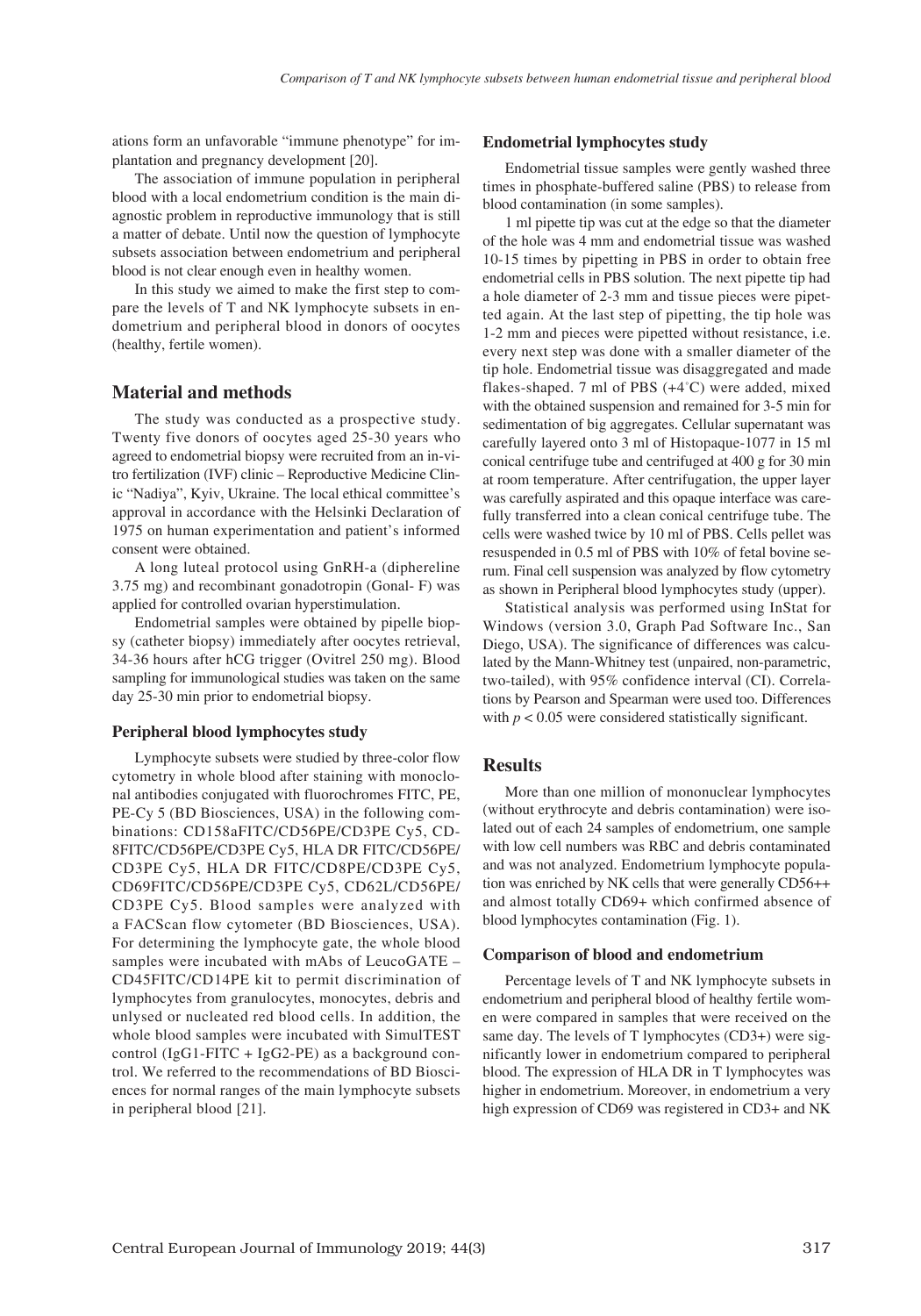

**Fig. 1.** Differential CD56 (left) and CD69 (right) expression in endometrium (**A**) and peripheral blood (**B**) and lymphocytes

lymphocytes in comparison to a very low expression of CD69 in CD3+ and NK lymphocytes of peripheral blood. The differences in the expression of CD56 and CD158a in CD3+ lymphocytes of endometrium and peripheral blood were not significant (Table 1).

The levels of T helper cells (CD3+CD4+) in endometrium were lower compared to peripheral blood. But the expression of HLA DR in CD3+CD4+ was higher in endometrium. There were no differences in CD3+CD8+ T lymphocytes in the endometrium and peripheral blood. But the expression of HLA DR in CD3+CD8+ was higher in the endometrium. The level of CD3+CD8+CD56+ in endometrium was higher than in peripheral blood (Table 1).

The level of NK cells (CD56+CD3-) was higher in endometrium compared to peripheral blood. No difference in endometrium and peripheral blood was noted as for the levels of expression of CD158a (CD56+CD3-CD158a+). Higher activation of NK cells was observed in endometrium. The expression of HLA DR in NK cells (HLA DR+ [%] in CD56+CD3-) and especially CD69 (CD69+ [%] in CD56+CD3-) was higher in endometrium than in peripheral blood. The expression of CD8 in NK cells (CD8 [%] in CD56+CD3-) in endometrium was lower than in peripheral blood. The levels of NK cells

bright (CD56++CD3-) were extremely higher in endometrium than in peripheral blood (Table 1).

## **Correlations between blood and endometrium**

No significant correlations were observed between blood and endometrium NK and T cell levels. But an extremely significant positive correlation was registered in levels of CD8+ in NK cells (CD8+ [%] in CD56+CD3-) between endometrium and peripheral blood (Fig. 2). In addition, a correlation was noted between peripheral blood and endometrium expression of HLA DR (%) in CD3+C-D8+T lymphocytes (Fig. 3).

It was interesting that endometrial CD56 expression in CD8+ T cells negatively correlated with endometrial CD8 expression in NK cells (Fig. 4). There was no such correlation in peripheral blood.

## **Discussion**

The present study confirms that endometrium presents a wide spectrum of T and NK lymphocyte subsets. Endo-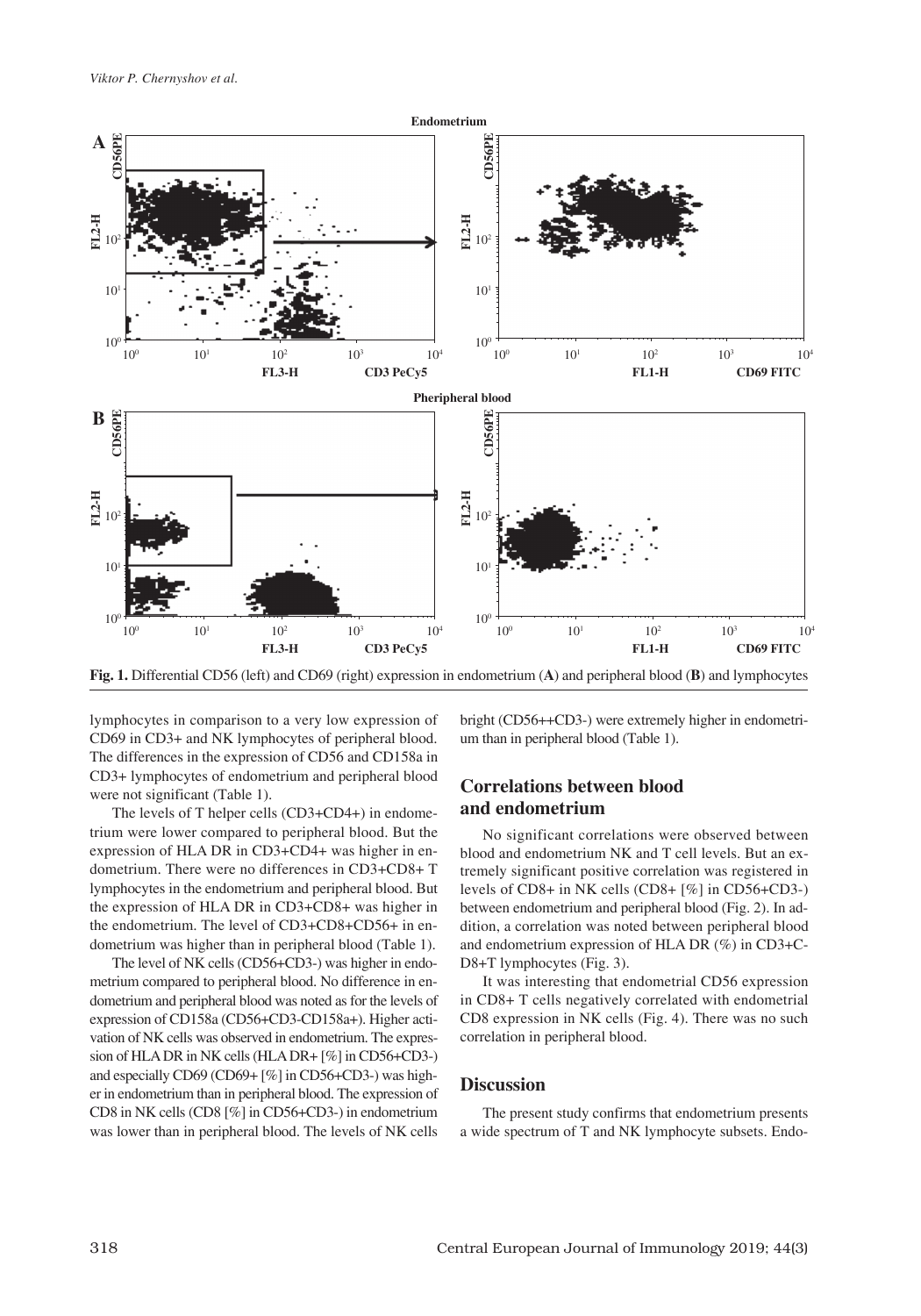| T and NK lymphocyte subsets $(\%)$ | Peripheral blood, median (95% CI) | Endometrium, median (95% CI) |
|------------------------------------|-----------------------------------|------------------------------|
| $CD3+$ (T cells) %                 | $75.0(73.1-77.1)$                 | $60.1 (54.1 - 61.3)^{***}$   |
| $%$ HLA DR $+$ in T cells          | $11.9(10.3-14.2)$                 | 43.6 (40.6-48.9)***          |
| $%$ CD69+ in T cells               | $3.2(2.7-4.5)$                    | 89.6 (80.3-92.1)***          |
| $%$ CD56+ in T cells               | $7.9(5.5-15.3)$                   | $8.4(7.7-13.4)$              |
| % CD158a+ in T cells               | $2.8(2.5-6.0)$                    | $3.6(3.3-10.3)$              |
| % CD4-CD8- in T cells              | $5.4(4.1-6.9)$                    | $3.2(3.1-8.3)$               |
| $CD3+CD4+$ (T helper cells) %      | 44.2 (42.3-47.1)                  | $26.9(22.6-29.3)$ **         |
| % HLA DR+ in T helper cells        | $6.6(5.7-7.7)$                    | $30.9(27.3-34.8)$ ***        |
| % CD56+ in T helper cells          | $1.4(-3.1-15.6)$                  | 4.3 $(3.5-6.4)$ **           |
| $CD3+CD8+$ (T cytotoxic cells) %   | 26.2 (23.4-27.4)                  | $26.2(24.6-30.6)$            |
| % HLA DR+ in T cytotoxic cells     | $20.5(18.3-25.7)$                 | 49.8 (40.2-51.1)***          |
| % CD56+ in T cytotoxic cells       | $7.8(6.1-11.3)$                   | $12.6(9.6-14.2)^{*}$         |
| CD56+CD3- (NK cells) $%$           | $9.7(8.9-12.5)$                   | $29.0(25.9 - 35.5)^{***}$    |
| % CD158a+ in NK cells              | 20.2 (19.0-32.8)                  | $17.7(15.0-22.9)$            |
| % HLA DR+ in NK cells              | $11.6(10.5-17.2)$                 | $23.4(19.4-27.5)$ **         |
| % CD69+ in NK cells                | $4.5(4.0-5.7)$                    | $91.1 (87.1 - 93.1)^{***}$   |
| % CD8+ in NK cells                 | 42.3 (37.2-48.2)                  | $10.9(13.5-25.8)$ ***        |
| % CD56++ bright in NK cells        | $8.1(7.5-12.5)$                   | 74.4 $(68.2 - 80.1)$ ***     |

**Table 1.** T and NK lymphocyte subsets (%) of peripheral blood and endometrium in fertile women ( $n = 24$ )

 $P_{1-2}$  < 0.05,  $P_{1-2}$  < 0.001,  $P_{1-2}$  < 0.0001

metrial T lymphocytes levels were lower in comparison to blood lymphocytes but extremely activated which was confirmed by a high expression of HLA DR and especially by an extreme expression of the early marker of activation CD69 in CD3+ cells in endometrium. Our method of preparation of endometrial lymphocytes for analysis was suitable for the study of subsets. We observed a positive

correlation between peripheral blood and endometrium in HLA DR+ cytotoxic T lymphocytes (HLA DR+ [%] in CD3+CD8+). Earlier we confirmed that this subset level elevation in blood was associated with IVF failure [20]. Recently, it has been indicated that CD8+ HLA DR+ T cells constitute to a natural subset of Tregs and may represent a separate lineage of CD8+ T cells. A suppressive





**Fig. 2.** Correlation in the levels of CD8+ (%) in NK lymphocytes (CD56+CD3-) between peripheral blood and endometrium (Pearson correlation  $r = 0.6478$ ,  $p < 0.001$ , 95% CI: 0.3307-0.8334; Spearman correlation  $r = 0.498$ , *p* < 0.01, 95% CI: 0.1058 to 0.7561)

**Fig. 3.** Correlation in the levels of HLA DR+ (%) in CD8+ T lymphocytes between peripheral blood and endometrium (Pearson correlation *r* = 0.6107, *p* < 0.01; 95% CI: 0.2651- 0.8172; Spearman correlation  $r = 0.5337$ ,  $p < 0.01$ , 95% CI: 0.1430 to 0.7805)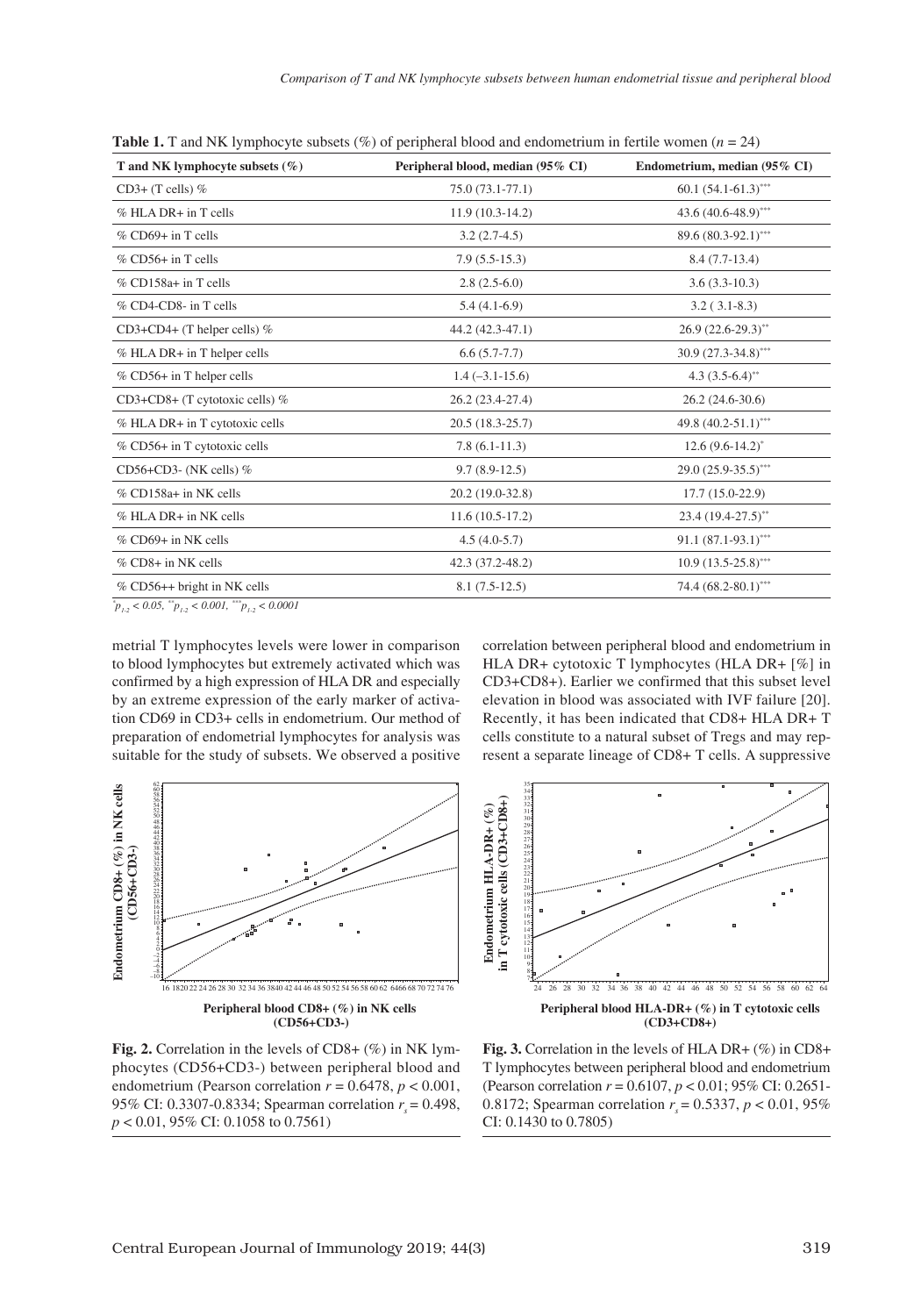

**Fig. 4.** Correlation between the levels of CD8+(%) in NK lymphocytes (CD56+CD3-) and CD56+(%) in CD8+ T lymphocytes (CD8+CD3+) in endometrium (Pearson correlation *r* = –0.5252, *p* < 0.01; 95% CI: –0.7663 to  $-0.1544$ ; Spearman correlation  $r_s = -0.5120$ ,  $p = 0.0105$ ,

effect of these cells appears to be cell-to-cell contact dependent and may involve CTLA-4 signaling between neighboring T cells. These T cells can be expanded *in vitro* and may exhibit a suppressive capacity similar to that observed in vivo in CD8+ HLA DR+ T cells [22]. A correlation in activated T cells between peripheral blood and endometrium, which was confirmed in our study, may reflect some joint regulatory mechanisms, including T cells in peripheral blood and endometrium.

According to our data, in controlled ovarian hyperstimulation cycles, the level of NK cells in endometrium 34-36 hours after hCG trigger injection was significantly higher than in peripheral blood (about 30%). It corresponds to the data of other researchers who observed a similar pattern when studying the correlation of NK cells in peripheral blood and secretory endometrium [23]. Endometrium NK cells in our study were dramatically activated and had a higher expression of HLA DR and especially CD69 in CD56+CD3- cells compared to the same subsets in peripheral blood. We have previously shown that CD69 expression after K562 stimulation of blood NK cells reflects their function and is associated with reproductive failures [24].

No difference in the levels of CD158a expression in NK cells but a lower expression of CD8 was found in endometrial NK cells. Extremely high levels of CD56++bright NK cells (CD56++CD3-) are inherent to endometrium and this was confirmed in our study. We observed no correlation in the whole subset of NK cells between peripheral blood and endometrium in healthy donors of oocytes which corresponds to other publications [8, 25]. But in the present study we have shown a strong correlation in CD8 expression in NK cells and HLA DR expression in cytotoxic T lymphocytes between peripheral blood and endometrium. Previously we have demonstrated that CD8 accentuated expression on blood NK cells was associated with reproductive failures [26, 27].

CD8+ NK cells (CD8+ [%] in CD56+CD3-) are highly functional; they exhibit a more functional profile (as detected by cytokine production and degranulation) and are inversely associated with HIV-related disease markers and linked with delayed disease progression [28]; they are also more radio-resistant [29] and more cytotoxic which facilitates tumor killing [30].

According to our results, a CD8 positive NK cells level in endometrium of healthy fertile women is twice lower than in peripheral blood. However, this level may possibly change in women with reproductive problems.

A lymphocyte lineage which is referred to as NKT cells expresses both markers of NK cells and T lymphocytes. NKT cells play a key role in the regulation of different types of immune responses; contribute to the protection from tumor growth and metastasis, from different intracellular infections and from development of autoimmune diseases. NKT cells are of vital importance in the induction of antitumor immune response due to their production of IFN-γ which activates NK cells, CD8+ T lymphocytes and macrophages [31]. Our results showed that there is a negative correlation between subsets: CD56+ (%) in CD8+ T cells and CD8+ (%) in NK cells in endometrium but not in peripheral blood. Perhaps, it is related to the local feature – a more expressive and specific mechanism of suppression and regulation in the endometrium zone. Both these subsets are related to the suppression and possibly the negative correlation reflects a more effective permanent suppressive and regulating complex mechanism including compensation when these subsets are in normal values. Obviously, there is such competition between NK "T-like function" and T "NK-like mechanisms". Previously, we have found that both these subsets in abnormal levels are related with IVF failure [20, 27]. We have not found differences in KIR (CD158a) expression in T cells and NK cells between peripheral blood and endometrium and it will be interesting in the future to study KIR phenotype of NK cells and to do more characterization of functional properties of NK cells and T cells such as degranulation and/or cytokine production.

## **Conclusions**

Our study confirmed that there is no association between the main subsets of T and NK cells of peripheral blood and endometrium in healthy fertile women. However, our first step of study shows that such association exists for some separate subsets – HLA DR+ cytotoxic T lymphocytes (HLA DR+ [%] in CD3+CD8+) and subsets pattern of NK population bearing CD8 (CD8+ [%] in CD56+CD3-), which may reflect some regulatory mechanisms. In future studies, it is important to control such correlations in the period of "implantation window" and